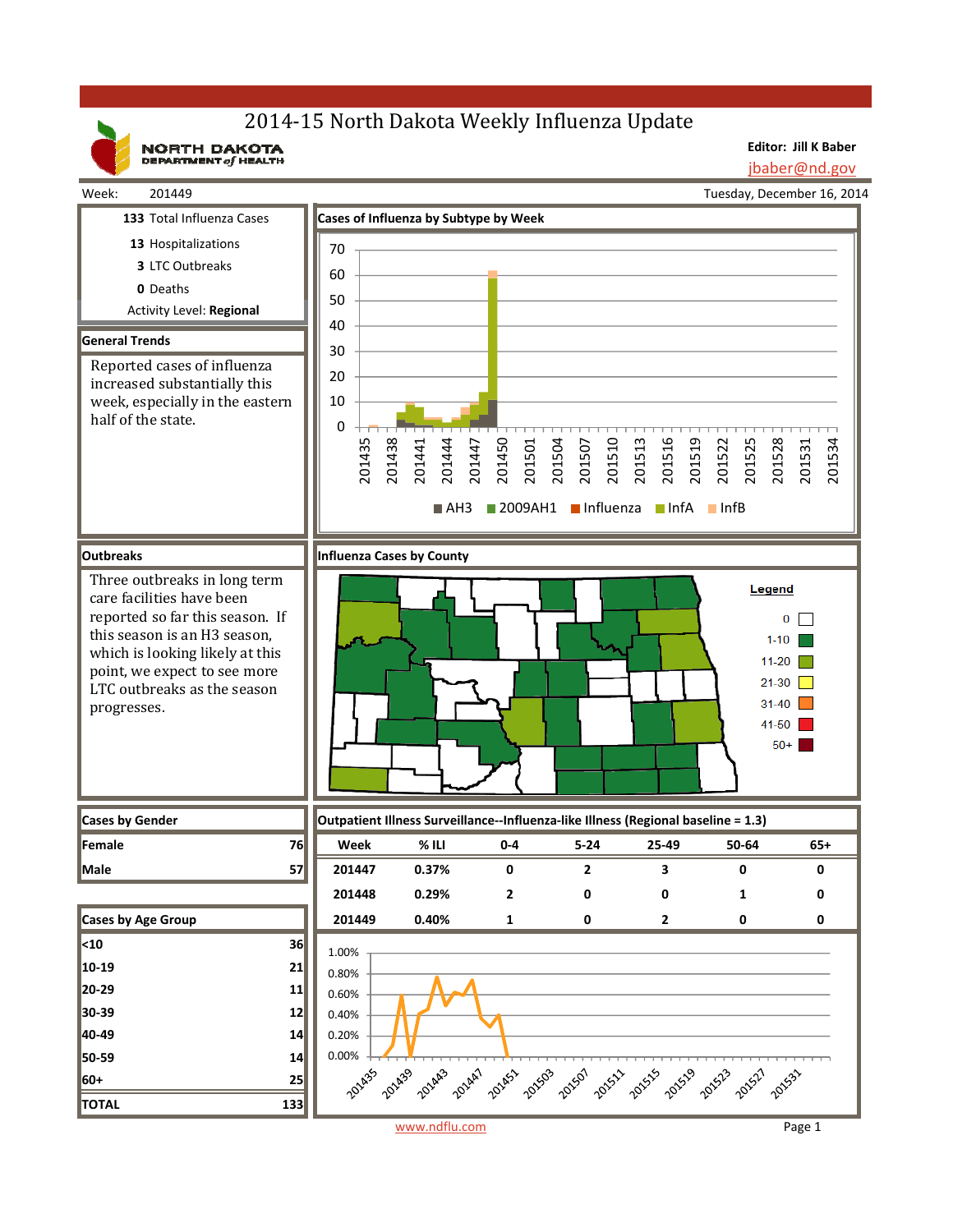## 2013‐14 North Dakota Weekly Influenza Update

**NORTH DAKOTA**<br>DEPARTMENT of HEALTH



Tuesday, December 16, 2014 **North Dakota Syndromic Surveillance‐‐Influenza‐like Illness (ILI)**

The percent of visits for ILI this week in our syndromic surveillance system decreased to 0.31%. Syndromic surviellance data includes hospital and walk-in clinic data from facilities across North Dakota, as well as ND data we receive from the Department of Defense.

#### **Sentinal Laboratory Surviellance**

Percent positivity of influenza testing at sentinel laboratories increased again this week to 15.91%. 



\*These data do not represent all laboratory results for influenza.



Percent positivity for RSV increased to 6.10% this week.

### **National Statistics:**

National influenza activity and surveillance information is available from the CDC FluView website at: http://www.cdc.gov/flu/weekly/, and is updated every Friday.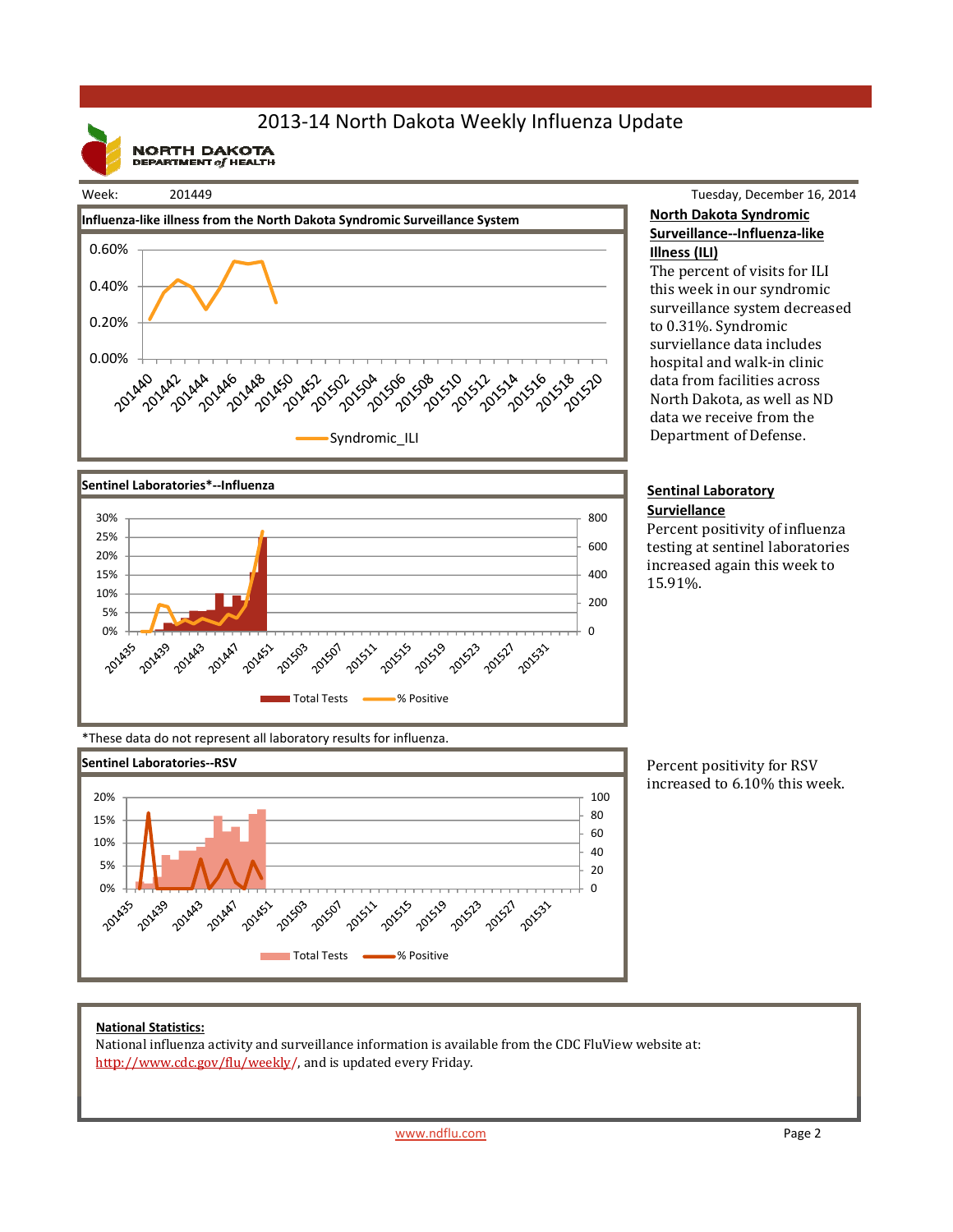## 2013‐14 North Dakota Weekly Influenza Update



**NORTH DAKOTA** DEPARTMENT  $of$  HEALTH

**Regional Statistics**